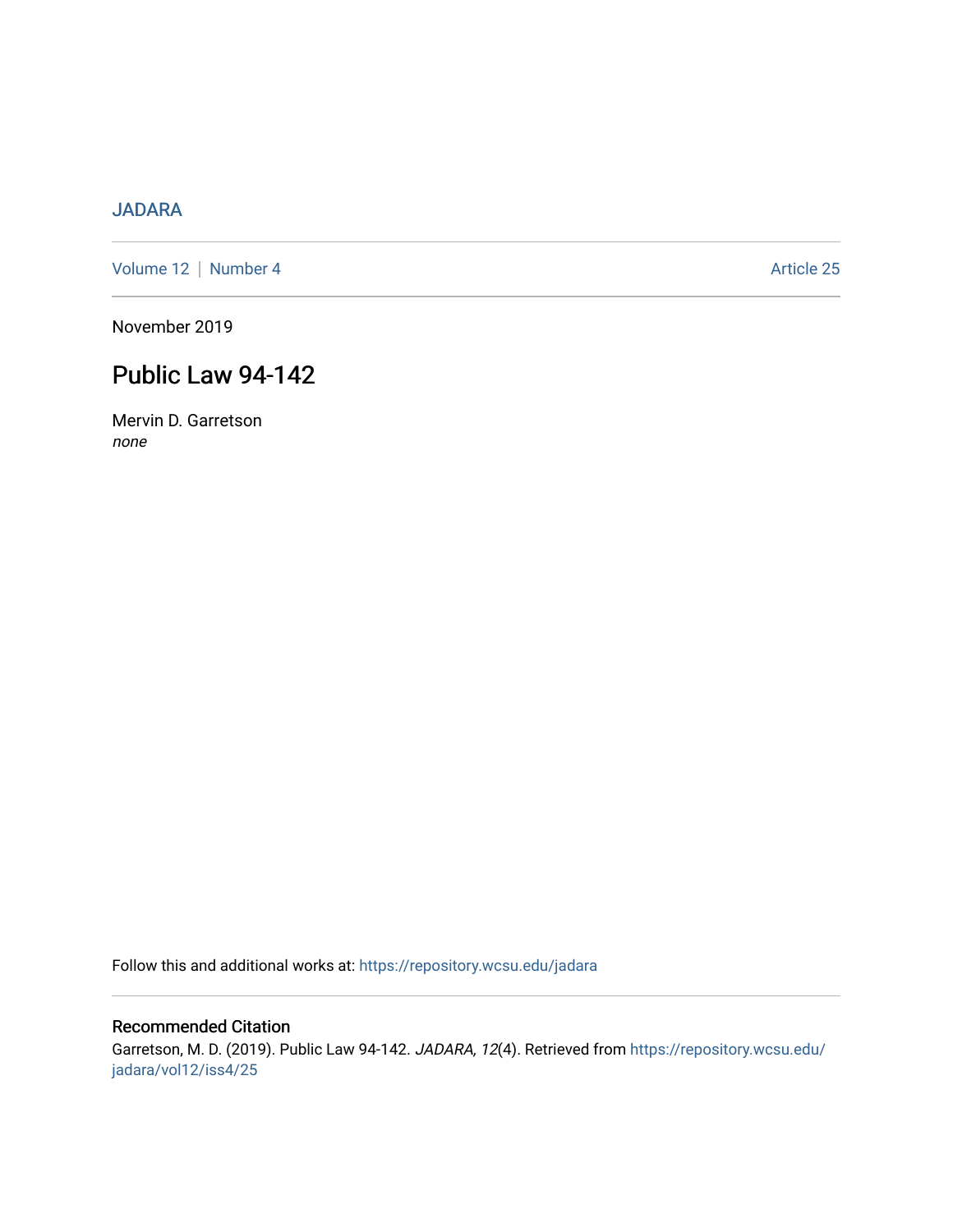## PUBLIC LAW 94-142 AND ITS IMPLICATIONS

Mervin D. Garretson

The thrust of Public Law 94-142, the Education for All Handicapped Children Act of 1975, emerges from three basic require ments:

1) By September 1978 all handicapped children shall receive a free, appropriate public education, including to the maximum extent appropriate, placement in a regular public school.

2) An individualized education program (IE?) shall be developed for each handicapped child, utilizing a variety of validated assess ment procedures and instruments, by a team composed of a representative of the local education agency, the child's teacher or teachers, the parents or their surrogates, and when possible the child as well.

3) Full due process appeal procedures will be available to parents who disagree with the local education agency's identification, evalu ation, or placement of their child, or who wish to challenge the appropriateness of the public education provided by the district.

This landmark legislation is rooted in the civil rights movement of the 1960's and the principles of social justice forcefully articu lated by black leaders of those turbulent days. In turn came the Chicano movement, the bat tle of Wounded Knee, Title IX and ERA, right-to-education lawsuits by parents of handicapped children, and Section 504 of the Rehabilitation Act of 1973 ensuring equal opportunity for some 35,000,000 handicapped Americans.

Immediate forerunner to the sweeping pro

visions of 94-142 was Public Law 93-380 assist ing states to initiate and expand educational programs for the handicapped with heavy em phasis on the "mainstream" concept. As a result, when President Ford signed 94-142, a number of states already had parallel legis lation and were in the process of shifting toward increased emphasis on regular public school placement for handicapped children. All the same, the new law with its stringent regulations about the lEP, due process, and other matters has had national impact and has created repercussions in every educational sphere of the country as well as abroad.

What are the implications of this law? At this stage reactions have been mixed—some positive, some negative. Feedback has come from regular and special education circles teachers and resource people—from parents, the taxpaying public, handicapped adult groups, and from the children themselves, both handicapped and otherwise. The law is comprehensive, blanketing, complex, and am biguous, particularly with regard to most appropriate placement vis-a-vis least restrictive environment. From my own perspective, a ma jor problem is the misinterpretation of mainstreaming as an end in itself rather than as one of the means toward an appropriate education.

Recognizing a need to gather first-hand in formation on implementation of the law, the National Education Association (NEA) last summer established an inquiry panel of ten people to conduct a study of the issues, con cerns, problems, and realities of what was taking place across the country. With staff

1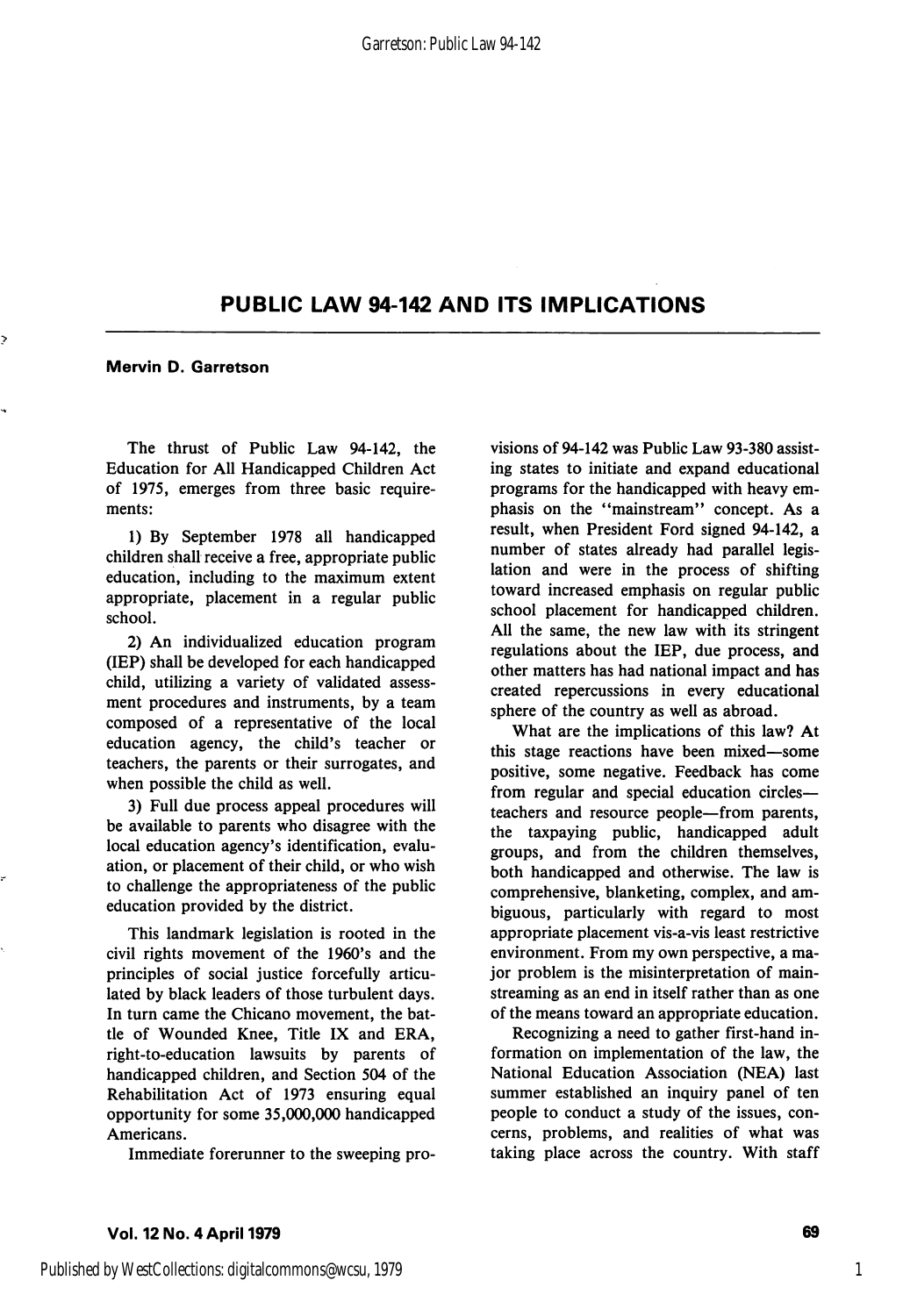### PUBLIC LAW 94-142 AND ITS IMPLICATIONS

support from the NEA Human Rights Division, three and four day visitations were arranged in Des Moines, Iowa; Savannah, Georgia, and Santa Maria, California. During the February meeting of the panel to review the summary report in Washington, D.C., an informal visit was also made to Pre-College Programs at Gallaudet. It may be helpful to identify the representative composition of the panelists:

| <b>REPRESENTING</b> |
|---------------------|
|---------------------|

| Classroom teacher.                                             | NEA Committee on                                                  |
|----------------------------------------------------------------|-------------------------------------------------------------------|
| Louisville, Kentucky                                           | <b>Teacher Rights</b>                                             |
| Special education                                              | <b>NEA Committee on</b>                                           |
| teacher, Clinton,                                              | <b>Instruction and Profes-</b>                                    |
| Maryland                                                       | sional Development                                                |
| High school principal,                                         | National Association of                                           |
| New Rochelle, N.Y.                                             | <b>School Principals</b>                                          |
| Educator of the deaf,                                          | National Association of                                           |
| Washington, D.C.                                               | the Deaf                                                          |
| Executive director,                                            | Council for Exceptional                                           |
| Reston, Virginia                                               | Children                                                          |
| Parent of an orthopedi-                                        | Advocates for the                                                 |
| cally handicapped                                              | Handicapped (parent                                               |
| child, Barrington, Ill.                                        | group)                                                            |
| Elementary school<br>principal, Jackson,<br><b>Mississippi</b> | NEA Committee on<br><b>Human Relations</b>                        |
| Kindergarten teacher,<br>Ottawa, Kansas                        | NEA Committee on<br>Instruction and Pro-<br>fessional Development |
| Special education                                              | National Association of                                           |
| school principal,                                              | <b>Elementary School</b>                                          |
| Wilmington, Del.                                               | Principals                                                        |
| Parent of development-                                         | Councilio de Padres                                               |
| ally disabled child,                                           | (Chicano parent                                                   |
| Visalia, Calif.                                                | organization)                                                     |
|                                                                |                                                                   |

Three staff members from the NEA Human Rights Division

The charge to the panel was threefold: 1) to study the actual experience of school districts in carrying out the provisions of state or local laws related to 94-142; 2) to analyze what ap pears to be working and what clearly may not be workable, and 3) to provide, for a national audience, information and practical examples of the benefits and limitations of mainstreaming. Hopefully the final report, which is now being published, will share some insights and recommendations on the vast complexities of this omnibus approach to the education of handicapped children, the difficulties en countered, and of the pitfalls to be avoided for

both handicapped and non-handicapped children.

Site visits were made during October, November, and December, 1977. Interviews were held with teachers, administrators, rehabilitation and support personnel, school board members, representatives of community groups, parents, handicapped and non-handicapped students, legislators, local and state education officials, and college and university professors of special education. In addition to receiving testimony, panel members took rides on pre-dawn school bus routes and observed in a wide range of educational settings. At least 43 school sites were visited and over 300 people testified at the hearings.

The findings: While the study was conducted within the context of all handicapping condi tions, including the educably and trainably retarded, learning disabled, emotionally dis turbed, orthopedically handicapped, autistic, visually-impaired, and others, it was natural that a great deal of my own interest and concern focused on situations involving deaf and hard-ofhearing children. However, many of the problem areas and needs were generally applicable to everyone, the teaching and the taught. The following shared impressions, while generally consistent with those of other panelists, do not necessarily reflect the overall observations of the panel itself. In other words, whatever bias may be present, must be my own.

Identification, testing and assessment. It was my feeling that improper or discriminatory testing was going on, which had implications for diagnosis, labeling, and placement. Part of this certainly may be ascribed to naivete and a tendency to generalize over the range of differing disabilities. There was also a lack of understand ing of, and making allowance for, cultural back ground and language, particularly among the Blacks, Chicanos, and deaf children. So for many children the tests became self-fulfilling pro phesies rather than predictors of achievement. Another problem was the lack of training, knowledge, and experience on the part of the evaluators.

The Individualized Education Program. To be sure, inaccurate testing tended to have a sort of domino effect on a proper IEP blueprint,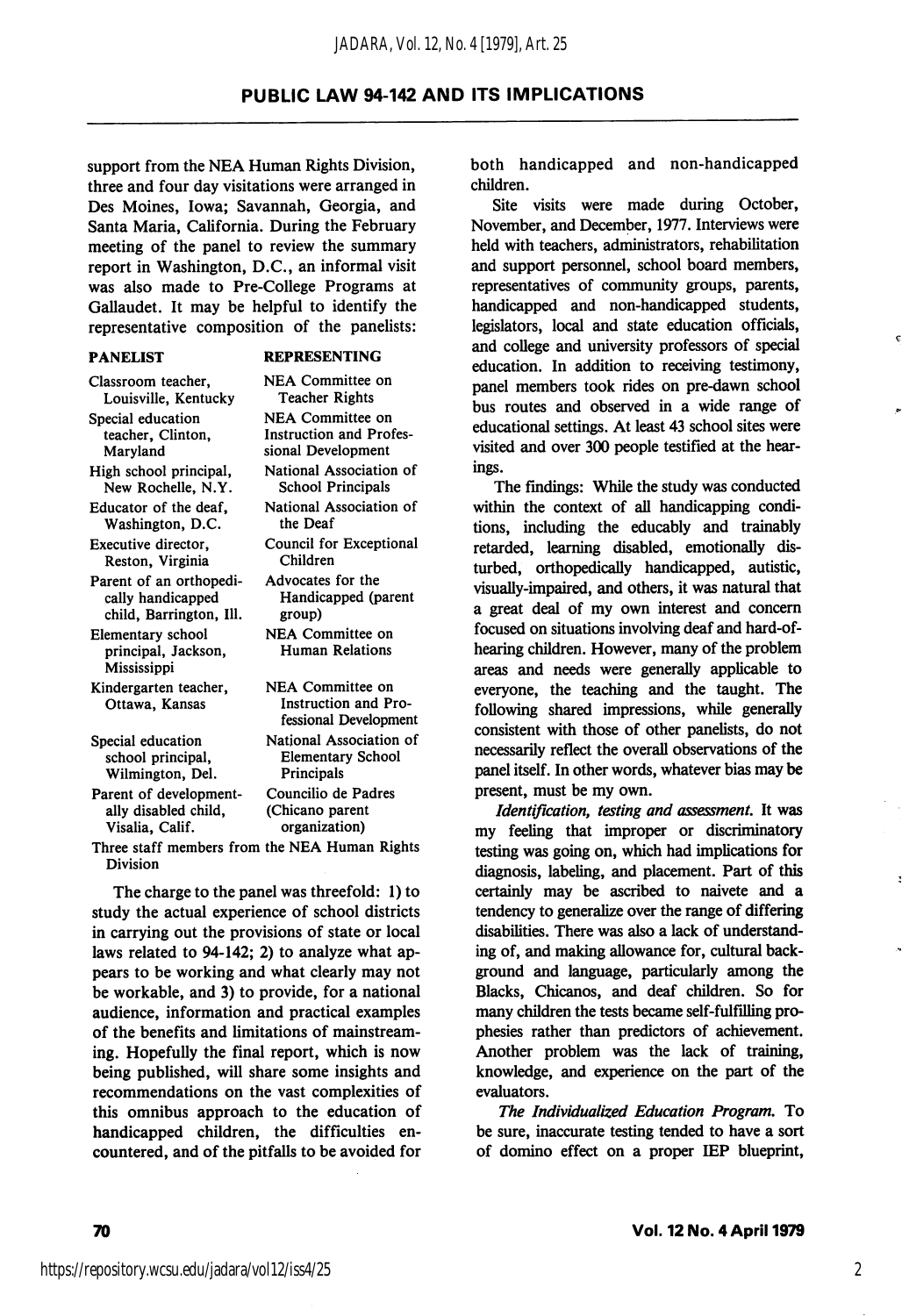#### Garretson: Public Law 94-142

### PUBLIC LAW 94-142 AND ITS IMPLICATIONS

particularly if it was developed on a base of misinformation. But the most consistent pro test about the lEP was the amount of time and paperwork involved. We received statements like "Papers don't help kids—people help kids," We are too busy being secretaries and recorders to teach," ''absolutely no time to teach," and the like.

A number of parents complained that they had not been involved in the lEP conference; a few had never seen or even heard of an lEP. Practically none of the handicapped students we talked with had participated in their own lEP development. On the other hand, school personnel recounted difficulties in getting parents to participate—generally both parents work—frequently teachers and other personnel had to return to school at night or arrange to meet on Saturdays to complete the lEP inter views.

A positive point of view was that the lEP at least ensures that planning is taking place and that objectives are identified and developed for each handicapped child. It was even indicated that this should be the rule for all children, not just the handicapped. Provided, of course, that the traditional school structure is changed, and staff time becomes available.

In-service training is woefully inadequate throughout the country and implies a great negative for mainstreaming, particularly for deaf children from schools or classes with teachers specialized at the M.A. level in this area.

Transportation was another obvious problem with some children bussed three or four hours a day to a program which ostensibly met their needs. Most buses were without monitors or aides, a real problem with emotionally disturbed, orthopedically handicapped, and others. Bus drivers had difficulty communicat ing with deaf and Mexican-American children.

Class size, placement. Frequently, instead of reducing class sizes with the addition of a handicapped student or students, the classes just grew larger. Some teachers had as many as 38 children and were unprepared for the special attention or curriculum required for the handicapped student. One teacher estimated she devoted something like 50 percent of her

total time to a mainstreamed child, with the other half distributed among the remaining 30 non-handicapped students, each presumably receiving quantitatively speaking, l/30th of 50% of the teacher's time or  $1/60$ th of a teaching day.

Cost factors. Costs of special schools (day and residential) and special programs within public schools varied from state to state and from program to program, and also according to the type of delivery system. In some in stances, single student cost for mainstreaming, including transportation and support services, was equal to or greater than that for a student in a day or residential program. Among cost factors were:

- 1. teachers and staff
- 2. support services
- 3. transportation
- 4. building space, facilities
- 5. special equipment, supplies
- 6. architectural modifications, including telecommunication devices, interpreters, etc.
- 7. per pupil ratio
- 8. in-service training
- 9. lEP costs
- 10. use of weighted costs

Frequently we found handicapped students placed in self-contained classrooms recently converted from storage rooms or other space, what we term "broom closets," and in temporary buildings jerry-built onto the campus. I was not aware of any attempt to look at meas urable outcomes or to determine the costeffectiveness of each delivery system in terms of actual benefit to the handicapped child.

Other observations I would make, in passing, include:

- the tendency to refer increasing numbers of misbehaving or disorderly students as "emotionally disturbed" or "learning disabled;"
- the inexperience of many teachers who had only minimal certification to teach regular kids;
- the trend toward self-contained classrooms as the optimal approach toward mainstream ing;
- lack of teacher satisfaction, morale, and

#### Vol. 12 No. 4 April 1979 71